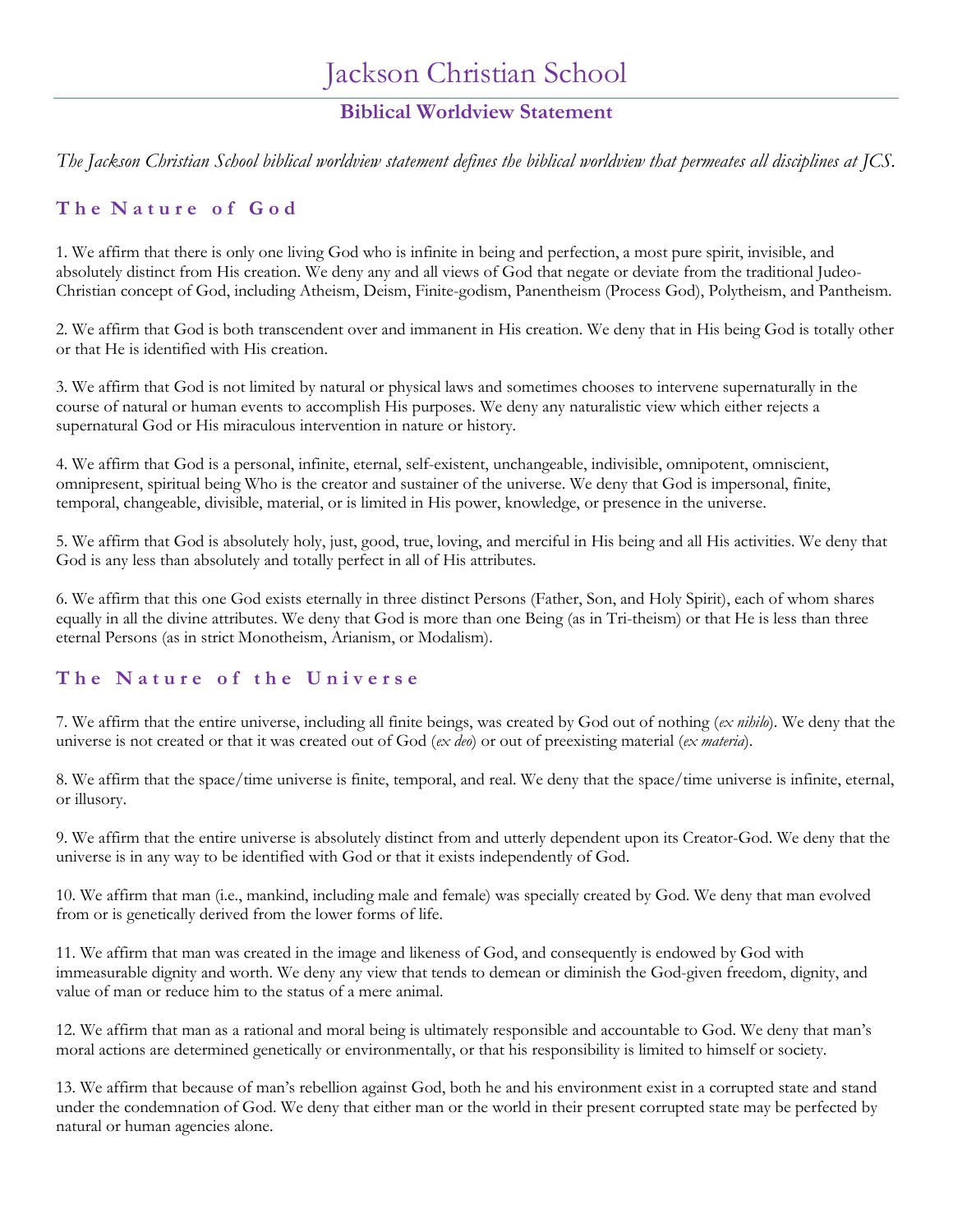### **Biblical Worldview Statement**

14. We affirm that man, from the moment of conception, is a creature who has individual conscious existence eternally beyond physical death. We deny that man is a merely mortal creature whose individual conscious existence terminates at physical death, or that man's unborn offspring are less than human.

### **T h e N a t u r e o f T r u t h**

15. We affirm that God is the ultimate author of all truth. We deny that man can be the ultimate author and determiner of truth.

16. We affirm that truth is objective, absolute and ultimately non-contradictory. We deny any view that reduces truth to a purely relative, subjective, experiential, or a paradoxical status.

17. We affirm truth to be that which corresponds to and accurately describes and explains reality. We deny any view that conceives of reality as mere subjective experience, existential encounter, mere coherence, dialectical process, or that conceives of reality in any other relativistic manner.

18. We affirm that insofar as God has revealed truth, whether in general or special revelation, it is knowable by man even though it is neither exhaustive nor comprehensive.

We deny that the limitations of man's knowledge of God's truth leave him incapable of knowing, communicating, or using that truth.

19. We affirm that all truth disclosed in God's special revelation, the 66 books of the Bible, is propositional. We deny that the human language of the Bible is an inadequate vehicle for communicating God's truth to man.

### **T h e N a t u r e o f T r u e V a l u e s**

20. We affirm that God is the source of all right and just values and that they reflect His moral character. We deny that true values are ultimately derived from man or any other finite source.

21. We affirm that the basis of all true values are objective and absolute. We deny that the basis of all true values is merely subjective, relative, or cultural.

22. We affirm that true values are determined by God and merely discovered by man.

We deny that it is legitimate for man to create his own true values on either the personal or societal level.

23. We affirm the true values revealed by God place a prescriptive obligation on man by which he must order his life. We deny that true values are merely descriptive of human behavior or that man is not obliged to live by them.

24. We affirm that the only perfect, comprehensive, and complete expression of God's values is to be found in the Bible. We deny that those who are unaware of the Bible are thereby excused from moral obligations revealed by God in the hearts of men.

## **T h e N a t u r e o f A u t h o r i t y**

25. We affirm that the ultimate source of authority is God. We deny that man has the authority to create his own moral standards.

26. We affirm that God has expressed His authority to His creatures in general revelation and most clearly and fully in special revelation. We deny that human society, culture, or consensus is a legitimate basis for man's moral conduct.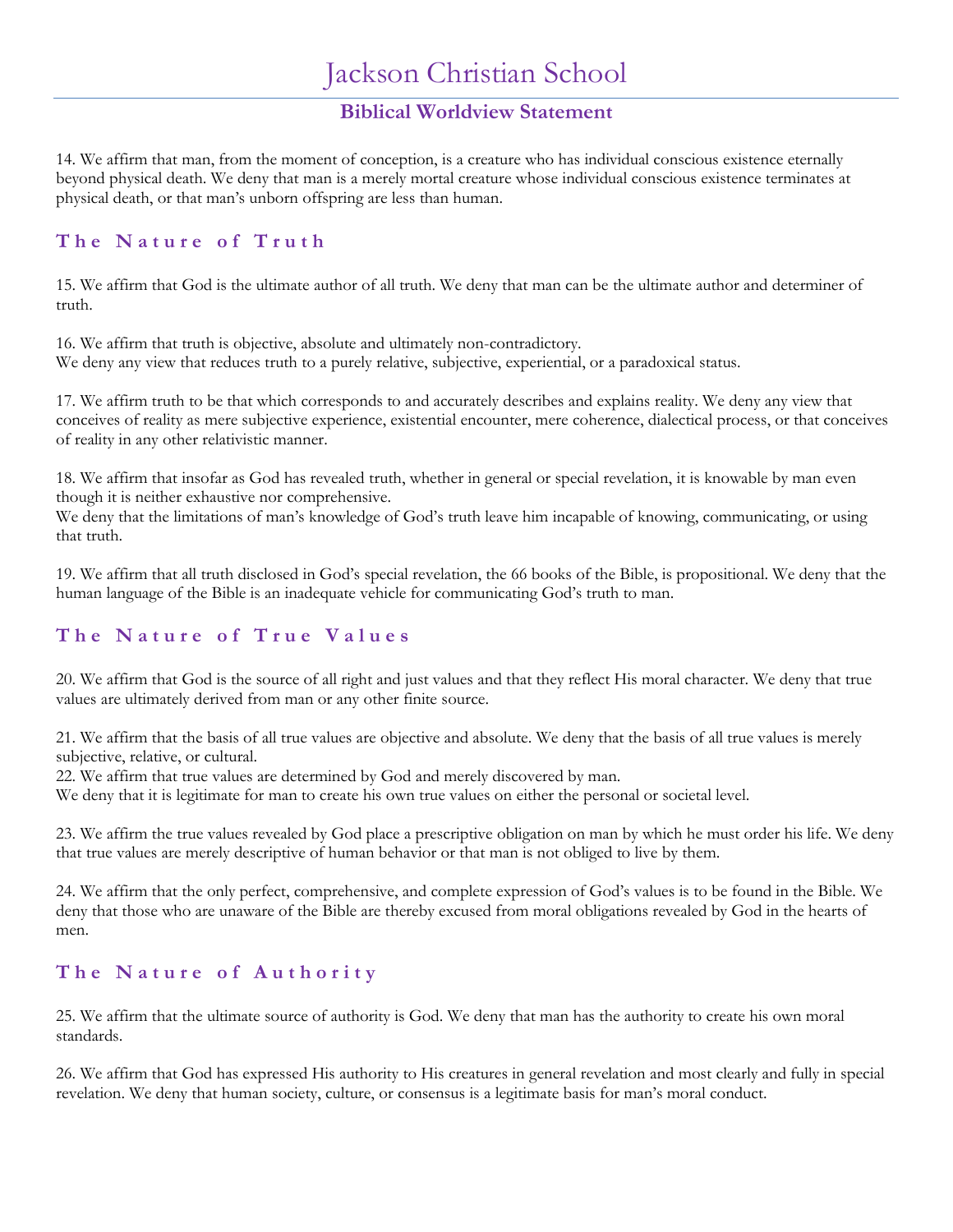# Jackson Christian School

## **Biblical Worldview Statement**

27. We affirm that God in his general revelation, through the works of creation and the consciences of men, have revealed His eternal power and deity with His moral law in the hearts of all men, even though they in their corrupted state suppress this truth in unrighteousness. We deny that man is either an amoral creature or that he is inherently good or naturally perfectible.

28. We affirm that God's normative, special revelation is expressed in and limited to His authoritative, inerrant, written Word, the Bible, which is the final bar of appeal in all matters of faith and life and stands in judgment over all reason, revelation, and experience. We deny that God has left man without any normative special revelation or that there is any other or additional normative special revelation from God.

29. We affirm that the laws of man must be based upon the laws of God. We deny that the laws of man have any inherent authority of their own or that their ultimate authority is rightly derived from or created by man.

### **T h e N a t u r e o f S a l v a t i o n**

30. We affirm that God alone is the source of man's salvation. We deny that man, who is inherently and totally sinful, can initiate or attain his own salvation.

31. We affirm that Jesus Christ, the God-Man, by virtue of His perfect life, His substitutionary, atoning death, and His bodily resurrection, is the only Mediator between a Holy God and sinful man. We deny that man can achieve salvation by means of secular education, social programs, political action, genetic engineering, psychology, or self realization, or by any other means.

32. We affirm that Jesus Christ in His Incarnation is wholly God and wholly man, two natures in one person, without confusion, without change, without division, without separation. We deny that the two natures of Jesus Christ can be confused, changed, or divided, or that the one Divine Person can be separated from either nature.

33. We affirm that God's gift of salvation is supernaturally applied to those who believe by the gracious working of God the Holy Spirit. We deny that in the matter of his salvation, man is left to his own resources or that he can merit this salvation by his own works.

34. We affirm that salvation is from the presence, power, and penalty of sin and to joyful obedience and service to God in His present and future kingdom. We deny that salvation applies only to the eternal destinies of man.

### **T h e N a t u r e o f H u m a n G o v e r n m e n t**

35. We affirm that the institution of human government has been ordained by God. We deny that any form of government (or ruler) has authority from any source other than God or that God approves governments indiscriminately.

36. We affirm that God has established a multiplicity of human governments such as individual, familial, ecclesiastical, and civil. We deny that any form of human government (or ruler) has valid authority from any source but God or that any human government has either absolute or complete jurisdiction over all other governments.

37. We affirm that it is the duty of all citizens to obey God ordained authority. We deny that any citizen is obliged to obey any government when it transgresses its God given mandate or requires him to disobey God's Laws.

38. We affirm that it is always the obligation of believers to participate in promoting good government. We deny that a Christian can fully discharge his duty to God apart from social, cultural, and political action aimed at influencing society for God and for human good.